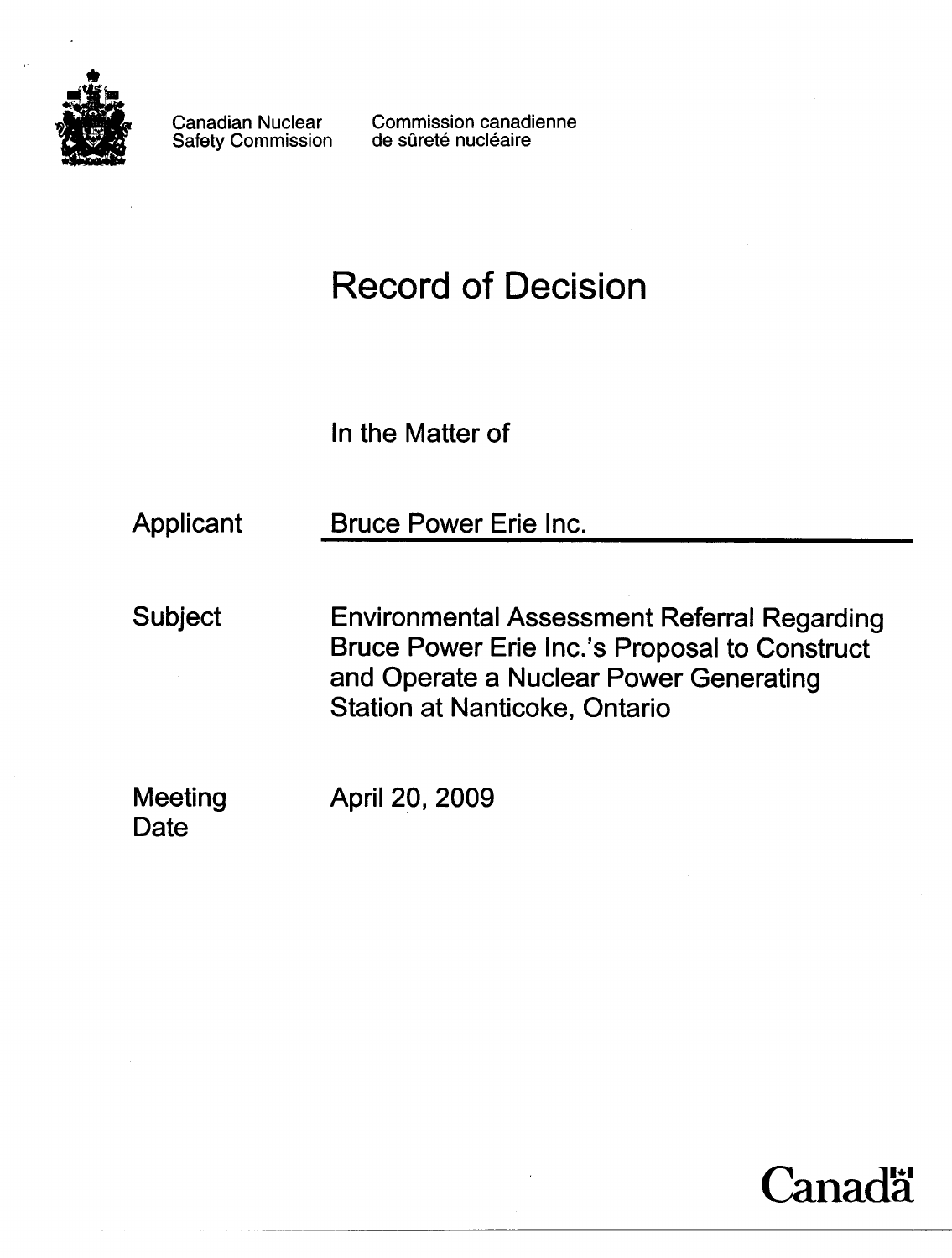### **RECORD OF DECISION**

| Proponent:                                                           | Bruce Power Erie Inc.                                                                                                                                                |
|----------------------------------------------------------------------|----------------------------------------------------------------------------------------------------------------------------------------------------------------------|
| Address/Location:                                                    | 177 Tie Road, R.R.#2, Tiverton, Ontario N0G 2T0                                                                                                                      |
| Purpose:                                                             | Environmental assessment referral regarding Bruce Power Erie<br>Inc.'s proposal to construct and operate a Nuclear Power<br>Generating Station at Nanticoke, Ontario |
| Application received:                                                | October 31, 2008                                                                                                                                                     |
| Date of meeting:                                                     | April 20, 2009                                                                                                                                                       |
| Location:                                                            | Canadian Nuclear Safety Commission (CNSC) Headquarters,<br>280 Slater St., 14th. Floor, Ottawa, Ontario                                                              |
| Members present:                                                     | M. Binder, Chair                                                                                                                                                     |
| Secretary:<br><b>Senior General Counsel:</b><br>Recording Secretary: | M.A. Leblanc<br>J. Lavoie<br>S. Dimitrijevic                                                                                                                         |

**Date of Release of the Decision:** May 1, 2009

and the company

 $\bar{\mathbf{r}}$ 

 $\bar{\epsilon}$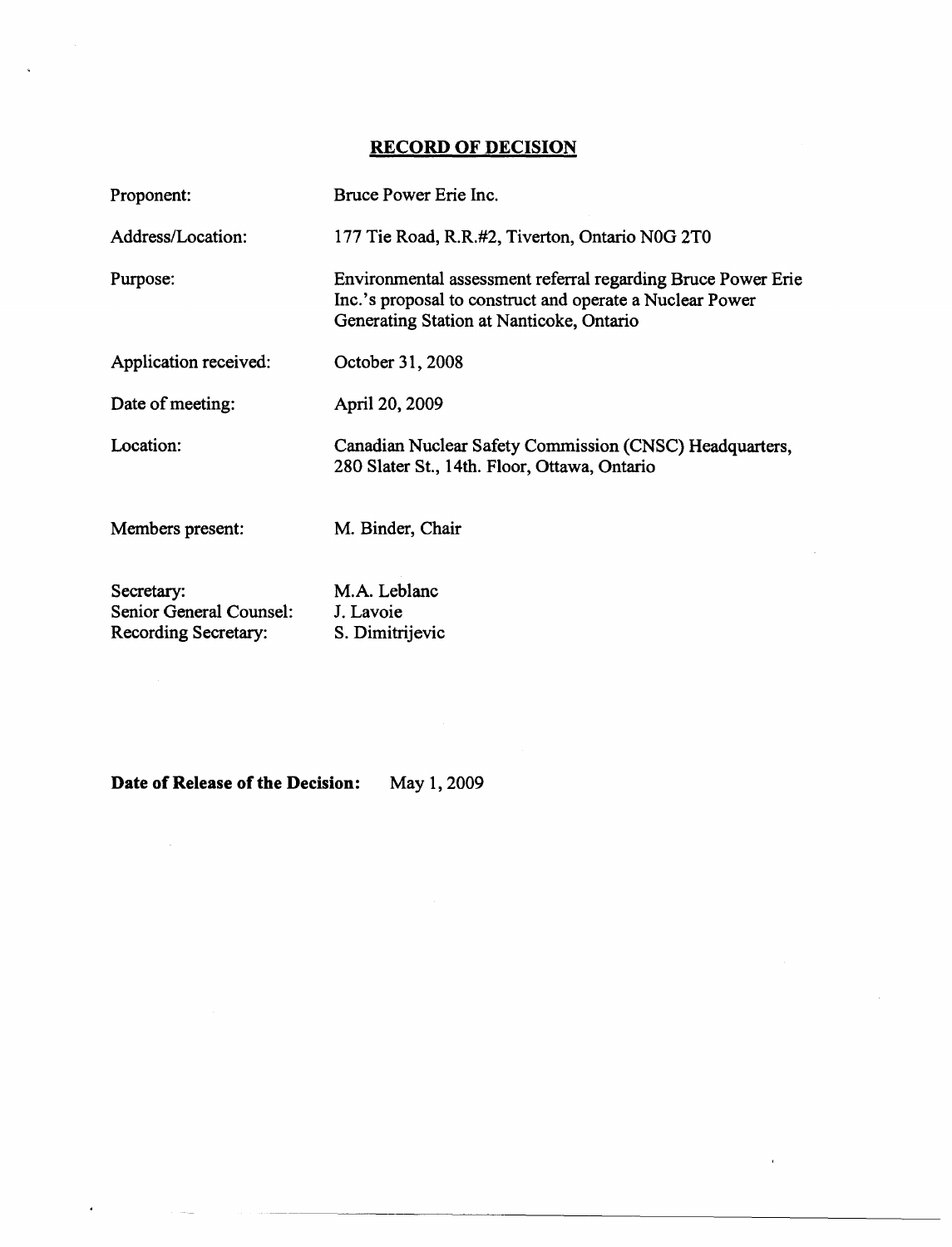## **Table of Contents**

 $\bar{\phantom{a}}$ 

 $\bar{\mathbf{y}}$ 

 $\mathbb{Z}_2$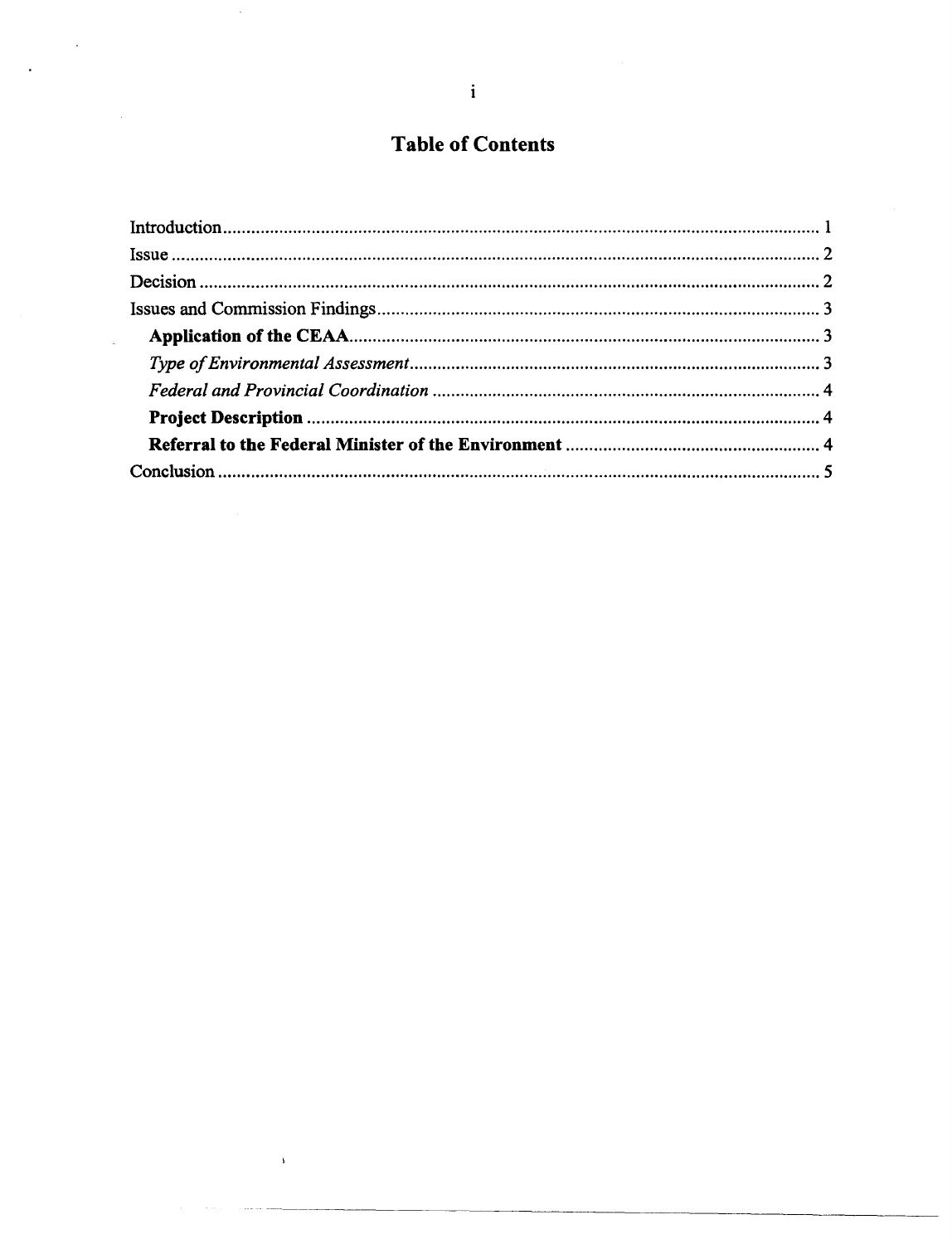#### **Introduction**

- 1. The Canadian Nuclear Safety Commission<sup>1</sup> (CNSC) has received an application from Bruce Power Erie Inc. (Bruce Power) for a licence to prepare a site for the future construction of a nuclear power generating facility in the Province of Ontario, Haldimand County, former township of Nanticoke. There are no existing nuclear facilities in the area.
- 2. Bruce Power has launched a long-term planning process to build between 2200 and 3200 megawatts (MW) of electrical generating capacity on an approximately 900 hectare property in the Lake Erie Industrial Park. The application involves the site preparation for the construction of two new nuclear reactors and associated facilities. The electricity generating operation is planned to begin in 2018.
- 3. Bruce Power has not identified a specific reactor type for the project site. Considerations of reactor design would focus on an envelope of potential environmental impacts associated with different Generation **III** reactor designs. Bruce Power stated that technical information from several state-of-the-art reactor designs would be used to develop the facility characterisation needed to perform the evaluations of the site suitability for the facility.
- 4. Before considering Bruce Power's application for the site preparation licence, under the *Nuclear Safety and Control Acr* (NSCA), the Commission must consider the results of an environmental assessment (EA). This consideration includes making a decision on the potential for the project to cause adverse environmental effects, and determining a subsequent course of action under the *Canadian Environmental Assessment Act3* (CEAA).
- 5. The Commission is a Responsible Authority<sup>4</sup> under the CEAA in regard to this matter. *s* As Bruce Power's project falls within the *Comprehensive Study List Regulations* of the CEAA, the Commission is required to submit an Environmental Assessment Track Report to the federal Minister of Environment (the Minister) which includes a Recommendation to the Minister on the proposed track for the EA. These possible tracks are to either continue the EA as a comprehensive study or refer the EA to a review panel or mediator. Alternately, if the Commission is at any time of the opinion that the project may cause significant adverse environmental effects or that public concerns warrant a reference to a review panel, the Commission may refer the matter directly to the Minister for referral to a review panel or mediator.

<sup>&</sup>lt;sup>1</sup> The *Canadian Nuclear Safety Commission* is referred to as the "CNSC" when referring to the organization and its staff in general, and as the "Commission" when referring to the tribunal component.

 $^{2}$  S.C. 1997, c. 9.

<sup>&</sup>lt;sup>3</sup> S.C. 1992, c. 37.

<sup>4</sup> Responsible Authority in relation to an EA is determined in accordance with subsection 11(1) of the CEAA.

*s SORl94-638.*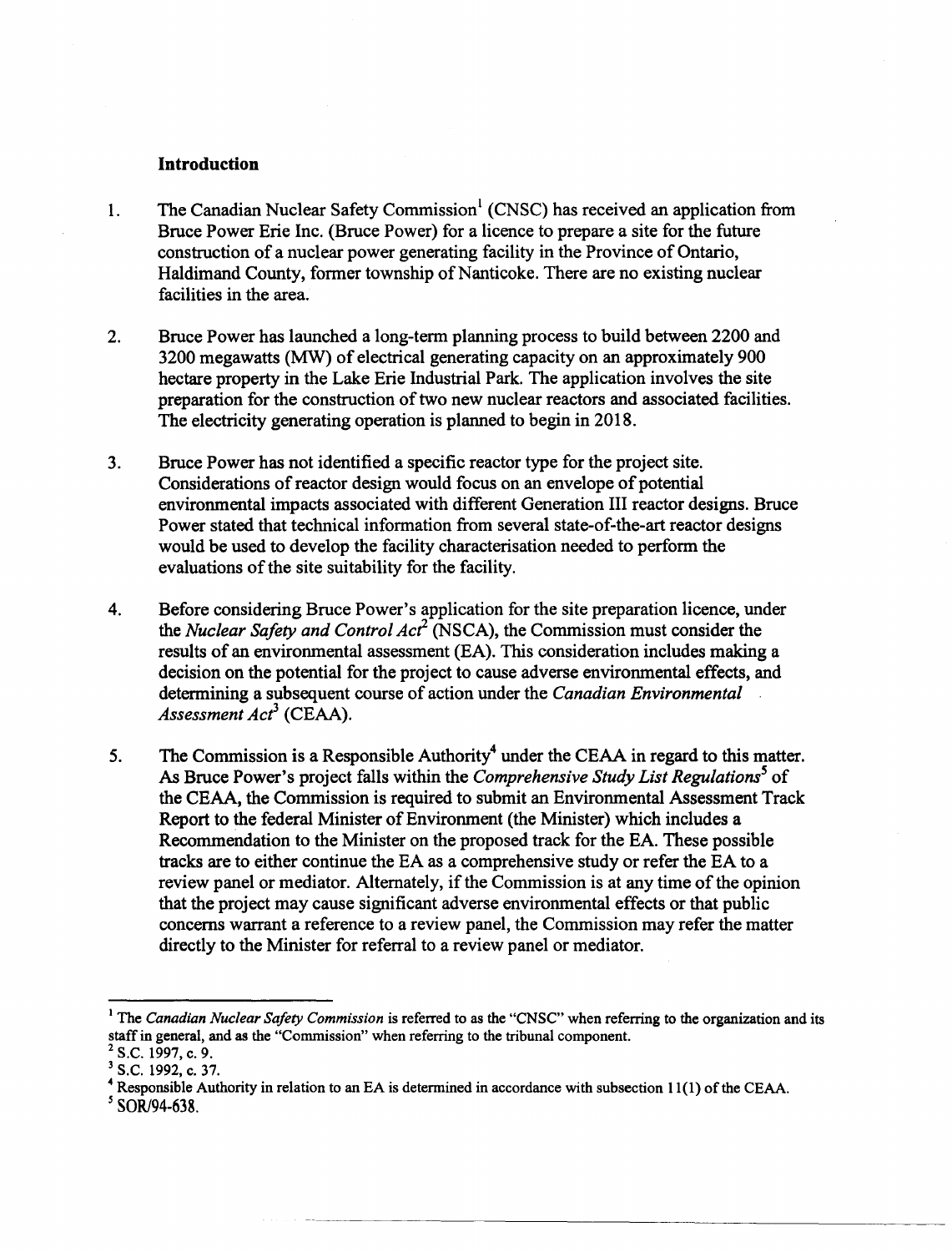6. A Notice of Commencement, informing the public of the EA of Bruce Power Erie's proposed Nanticoke New Nuclear Power Plant, was posted on the Canadian Environmental Assessment Registry (CEAR) on November 14,2008. Key information on this project has also been posted on the CNSC's Web site.

#### **Issue**

- 7. The Commission needed to decide on one of the paths described in the following two paragraphs.
- 8. Pursuant to section 21 of the CEAA, the Commission is required to proceed with public consultation and report to the Minister regarding the scope of the project, the factors to be considered in its assessment and the scope of those factors, public concerns in relation to the project, the potential of the project to cause adverse environmental effects, and the ability of the comprehensive study to address issues relating to the project. The Commission is also required to recommend to the Minister to continue with the environmental assessment by means of a comprehensive study, or to refer the project to a mediator or review panel.
- 9. Pursuant to section 25 of the CEAA, the Commission may, at any time, decide to request that the Minister refers the project to a mediator or a review panel, if it is of the opinion that (a) a project, taking into account the implementation of any mitigation measures that the responsible authority considers appropriate, may cause significant adverse environmental effects, or (b) public concerns warrant a reference to a mediator or a review panel.

#### **Decision**

- 10. With the intent to ensure an effective and efficient process and based on its extensive experience with major nuclear projects, the Commission considered the path forward for the EA at this early stage.
- 11. Pursuant to section 22 of the NSCA, the President of the Commission established a Panel of the Commission to review the application. In establishing the process, a standing panel on procedural matters determined that it was not necessary to hold a public hearing on the matter, and that the matter can be considered by a panel of one commission member.
- 12. The Commission, in making its decision, considered Bruce Power's application and project description and Bruce Power's request that this project be referred directly and immediately to the Minister for referral to a review panel.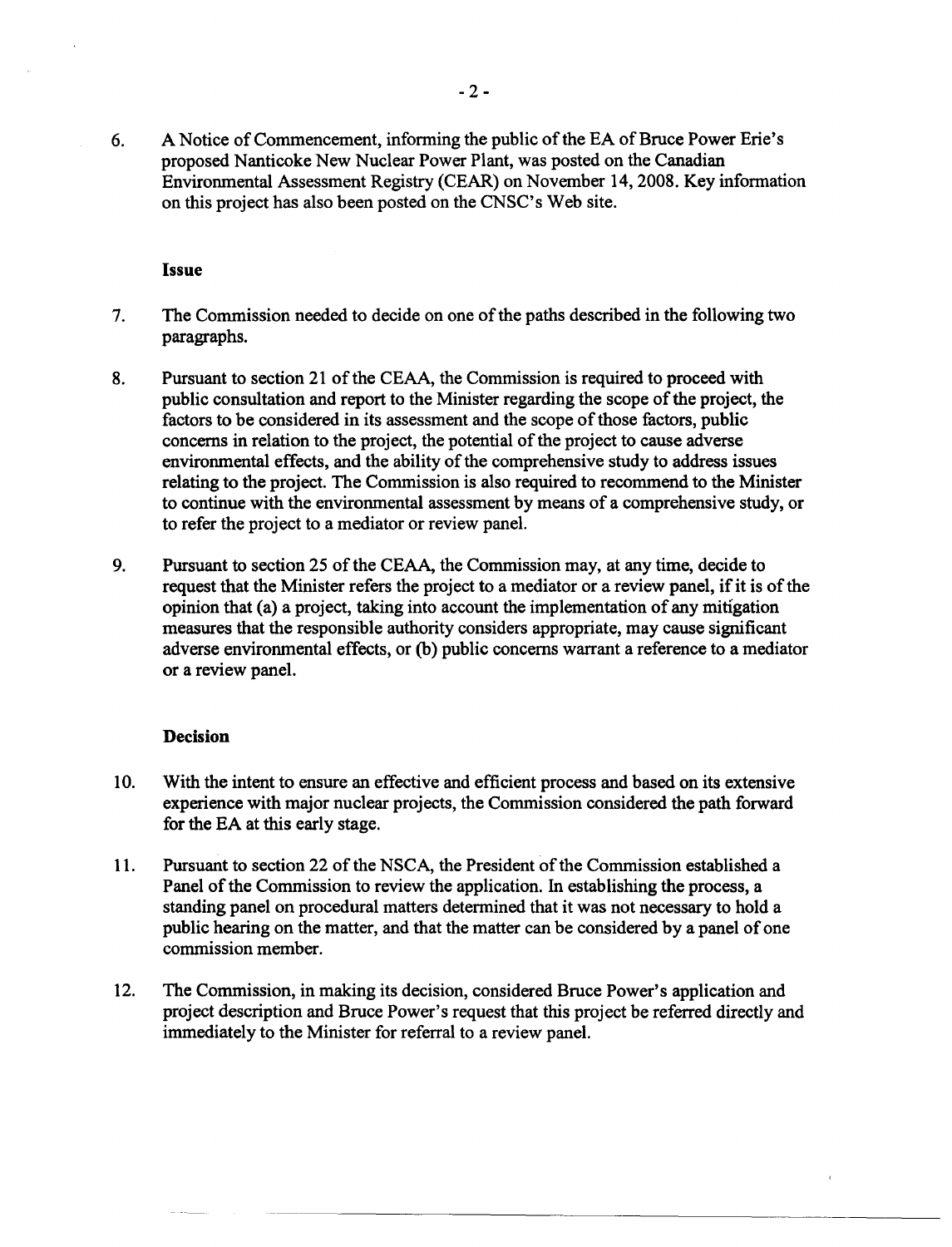13. Based on its consideration of the matter, as described in more detail in the following sections of this *Record of Proceedings,* 

> the Commission requests that the federal Minister of the Environment refers Bruce Power Erie Inc.'s proposed project to a review panel, pursuant to section 25 of the CEAA.

14. In making this request, the Commission notes that, should the Minister accept the request that the proposed project be referred to a review panel, the Commission is open to discuss process options to further assist in the effective conduct of the EA, including the option that the Commission lead a joint review panel under section 40 of the CEAA.

#### Issues and Commission Findings

#### Application of the CEAA

15. The CEAA requires that an EA be completed if there is both a ''trigger'' and a "project". The CNSC has the authority to issue licences for activities involved in Bruce Power's proposal under the authority of Section 24(2) of the NSCA, which is prescribed in the *Law List Regulations*<sup>6</sup>. Therefore, there is a "trigger" for an EA. The proposal involves the site preparation, construction and operation of a nuclear generating station (NGS). This is an undertaking in relation to a physical work and as such is a "project" for the purposes of the CEAA.

#### *Type of Environmental Assessment*

- 16. The project is not of a type listed in the *Exclusion List Regulations* 7 of the CEAA.
- 17. The project falls within the *Comprehensive Study List Regulations<sup>8</sup>*of the CEAA.
- 18. The Commission therefore concludes that an EA of the proposed project to prepare, construct and operate a NGS is required pursuant to the CEAA.
- 19. The proposal involves a new Class lA twin-unit nuclear power station and associated facilities that has a production capacity of approximately 2,200 to 3,200 MWe. The CNSC must ensure that a comprehensive study of the project is initiated.

8 SOR/94-638.

<sup>6</sup>*SORl94-636.* 

 $7$  SOR/2007-108.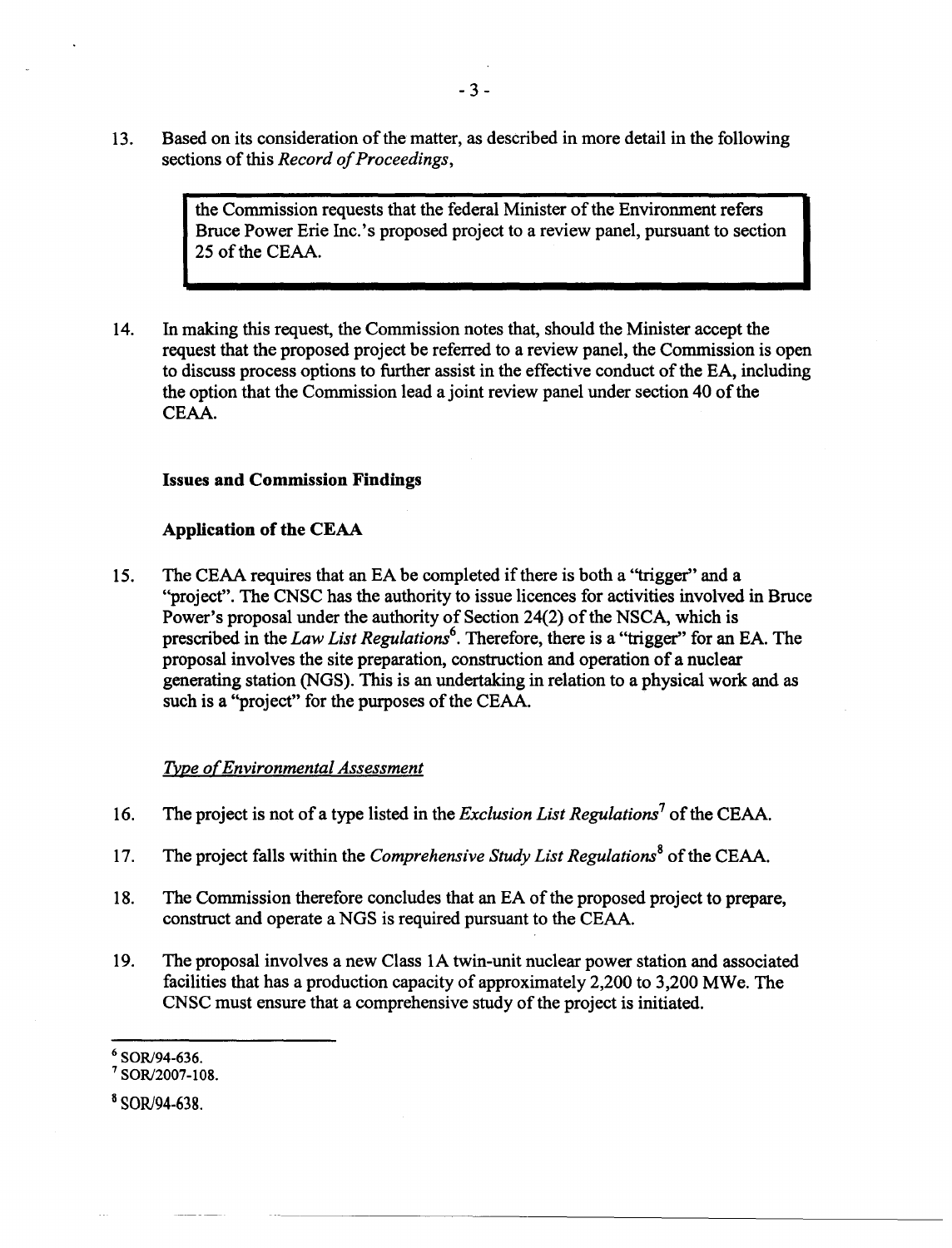#### *Federal and Provincial Coordination*

- 20. The CNSC is a responsible authority under the CEAA identified for this Comprehensive Study. Consultation with other federal departments and agencies has been conducted. The Department of Fisheries and Oceans (DFO) is a federal authority for this project. Environment Canada, Natural Resources Canada and Health Canada were identified as potential federal authorities with specialist expert knowledge and information that would be of assistance in the completion of this EA.
- 21. The Ontario Ministry of the Environment has indicated that Ontario's *Environmental Assessment Act* does not apply to this undertaking. This response is consistent with their position on the other new build projects undergoing panel reviews in Ontario.
- 22. The proposed project qualifies as a major resource project, as defined under the federal government's Major Resource Project Regulatory Improvement Initiative triggering the Major Projects Management Office's (MPMO) involvement.

#### **Project Description**

- 23. The Commission considered the project description as submitted by Bruce Power.
- 24. The Commission considered that a similar project, that is site preparation, construction and operation of a new NOS, has not been carried out in Canada in recent decades. The most recent facility to join Canada's nuclear fleet is the Darlington NOS which reactors came into service in the early 1990's.
- 25. The Commission noted that Bruce Power has not yet decided on a specific reactor design. As the proposed project includes the use of alternative reactor designs and reactor cooling technology in Canada, the Commission also considered the potential for uncertainties associated with the proposed project.
- 26. Based on the above considerations, the Commission concludes that Bruce Power's proposed project is a new major nuclear project whose complexity and potential uncertainties should be addressed in a broad EA process such as is offered by a review panel.

#### **Referral to the Federal Minister of the Environment**

27. In considering the path forward for the EA, that is either to proceed under section 21 of the CEAA or to make a request to the Minister to refer the proposed project to a review panel under section 25 of the CEAA, the Commission considered public concerns in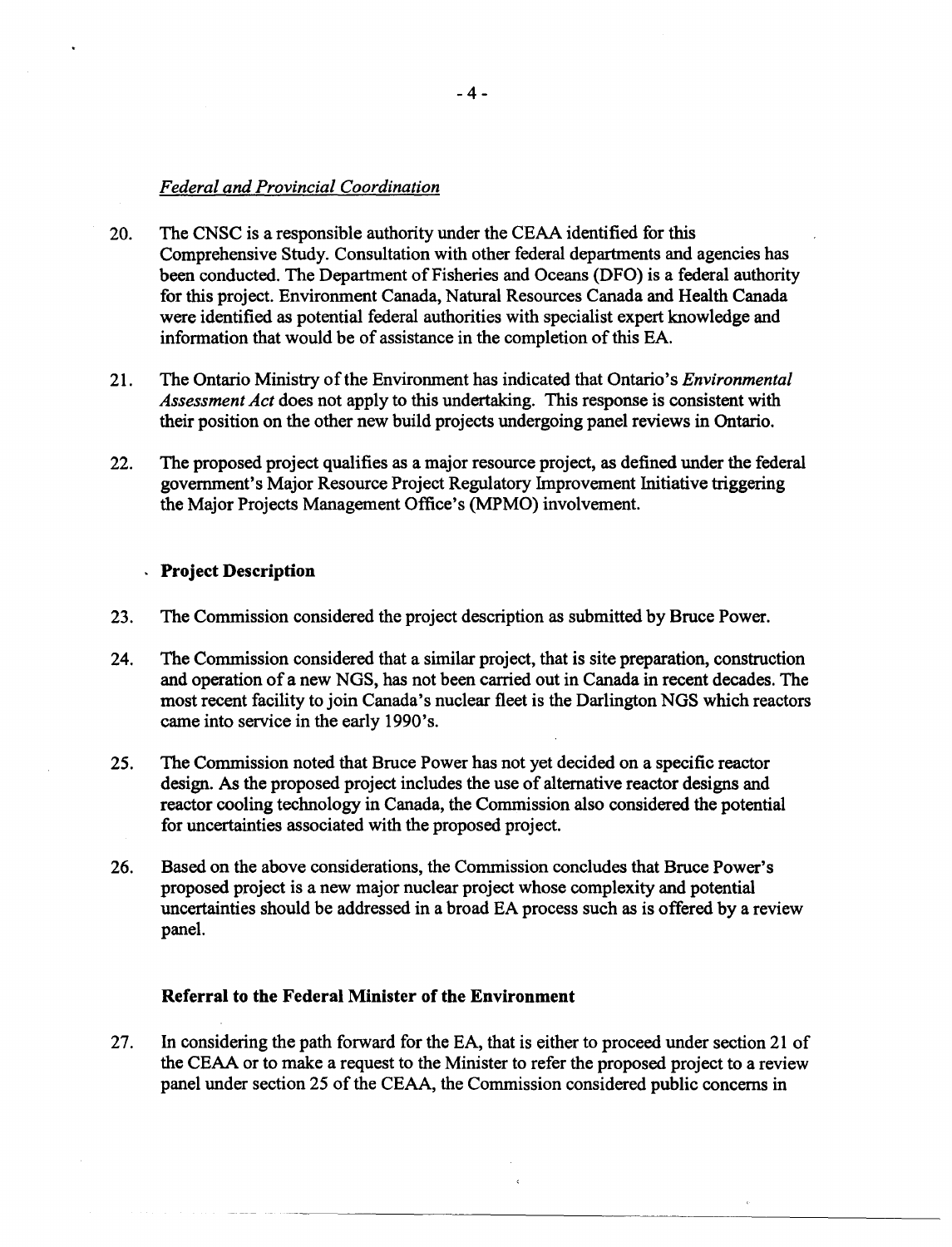relation to major nuclear projects.

- 28. The Commission also considered that it has made early referrals to the Minister for panel reviews on the following two similar projects: Bruce Power Inc.'s proposal<sup>9</sup> to construct and operate a new nuclear generating station in Kincardine, Ontario and Ontario Power Generation Inc.'s proposal $10$  to construct and operate a new nuclear generating station at the Darlington Nuclear Site, in Clarington, Ontario.
- 29. The Commission expresses the view that consultation is an important aspect of the EA. To assist in its decision whether to proceed with the EA under section 21, or under section 25 of the CEAA, the Commission considered the views already expressed by public interest groups, Aboriginal groups and in media reports on previous major nuclear projects.
- 30. The Commission also anticipates public concern regarding the management of radioactive waste resulting from the operations and decommissioning of new reactors.
- 31. The Commission is of the opinion that it has sufficient information from both present and past consultations on other major nuclear projects to adequately determine the path forward on the EA at this stage.
- 32. The Commission notes that it has capacity and experience in evaluating nuclear projects and associated environmental assessments in Canada, and that the CNSC staff has extensive expertise in conducting environmental assessments.
- 33. In this regard, the Commission expresses its view that making a direct request to the Minister for referral to a review panel at this stage is an efficient and effective use of the environmental assessment process.

#### **Conclusion**

- 34. Pursuant to section 25 of the CEAA, the Commission determines that public concerns related to the project warrant that a request is made to the Minister for referral to a review panel.
- 35. The Commission will therefore request that the federal Minister of the Environment refer the project to a federal environment assessment review panel.
- 36. To assist in the effective conduct of a review panel, the Commission is open to discuss process options, including that the Commission lead a joint review panel under section 40 of the CEAA. This recommendation is based on the extensive expertise and

<sup>&</sup>lt;sup>9</sup> Refer to the Record of Proceedings of the Commission meeting held on April 11 and 12, 2007.

<sup>&</sup>lt;sup>10</sup> Refer to the Record of Proceedings of the Commission meeting held on December 5, 2007.